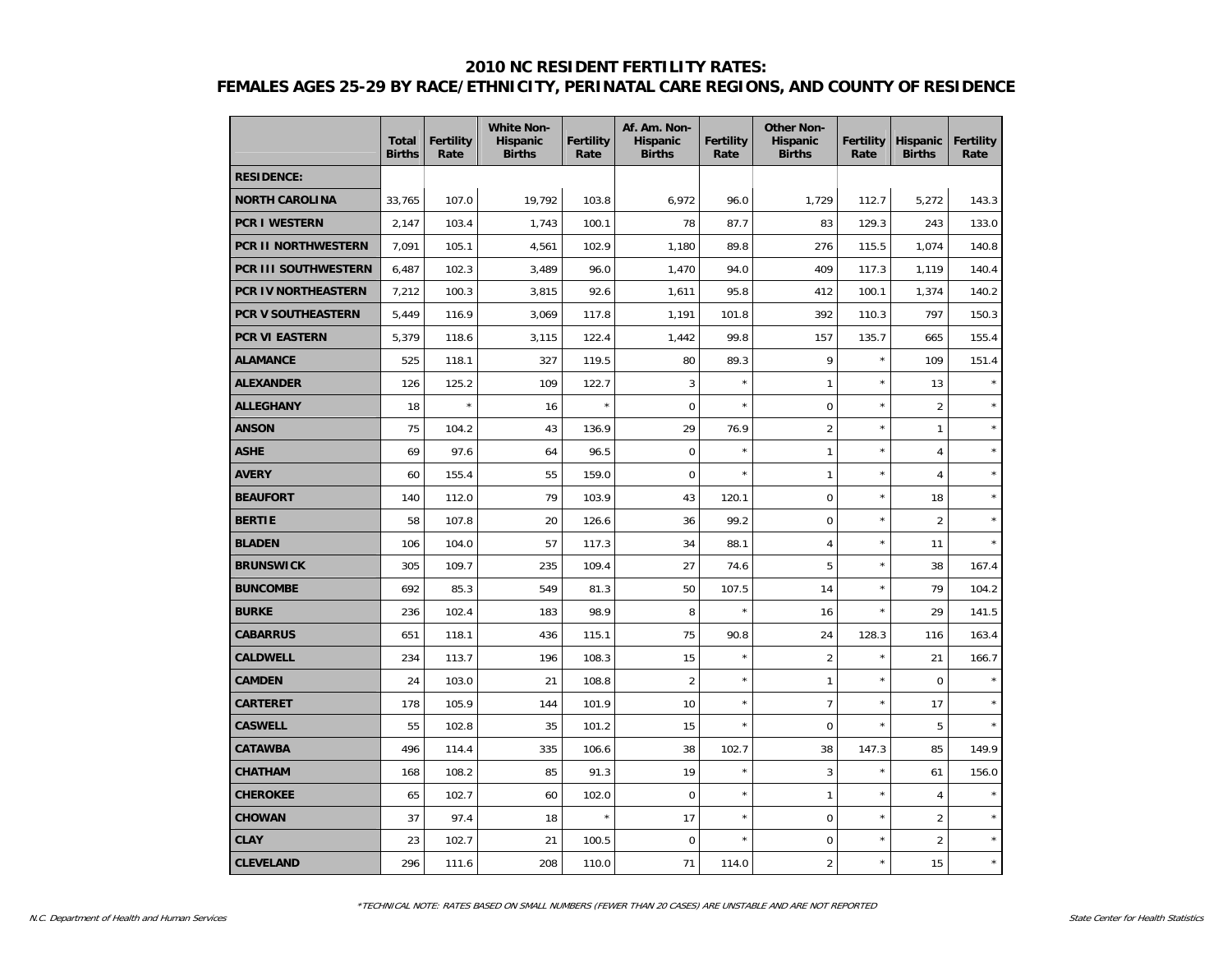## **2010 NC RESIDENT FERTILITY RATES: FEMALES AGES 25-29 BY RACE/ETHNICITY, PERINATAL CARE REGIONS, AND COUNTY OF RESIDENCE**

|                   | <b>Total</b><br><b>Births</b> | <b>Fertility</b><br>Rate | <b>White Non-</b><br><b>Hispanic</b><br><b>Births</b> | Fertility<br>Rate | Af. Am. Non-<br><b>Hispanic</b><br><b>Births</b> | <b>Fertility</b><br>Rate | <b>Other Non-</b><br><b>Hispanic</b><br><b>Births</b> | <b>Fertility</b><br>Rate | <b>Hispanic</b><br><b>Births</b> | <b>Fertility</b><br>Rate |
|-------------------|-------------------------------|--------------------------|-------------------------------------------------------|-------------------|--------------------------------------------------|--------------------------|-------------------------------------------------------|--------------------------|----------------------------------|--------------------------|
| <b>COLUMBUS</b>   | 176                           | 115.1                    | 110                                                   | 123.6             | 47                                               | 100.2                    | $\mathbf{1}$                                          | $\star$                  | 18                               |                          |
| <b>CRAVEN</b>     | 478                           | 136.9                    | 316                                                   | 138.3             | 90                                               | 113.4                    | 30                                                    | 215.8                    | 42                               | 153.3                    |
| <b>CUMBERLAND</b> | 1,742                         | 124.1                    | 914                                                   | 134.4             | 532                                              | 109.3                    | 91                                                    | 130.9                    | 205                              | 122.0                    |
| <b>CURRITUCK</b>  | 79                            | 134.8                    | 70                                                    | 136.5             | 6                                                |                          | $\mathbf{1}$                                          | $\star$                  | $\overline{2}$                   |                          |
| <b>DARE</b>       | 105                           | 104.4                    | 77                                                    | 94.5              | $\overline{2}$                                   | $\star$                  | $\overline{2}$                                        | $\star$                  | 24                               | 179.1                    |
| <b>DAVIDSON</b>   | 462                           | 102.2                    | 377                                                   | 106.0             | 30                                               | 68.6                     | 4                                                     | $\star$                  | 51                               | 125.3                    |
| <b>DAVIE</b>      | 96                            | 100.8                    | 78                                                    | 96.7              | 5                                                | $\star$                  | 1                                                     | $\star$                  | 12                               |                          |
| <b>DUPLIN</b>     | 226                           | 127.7                    | 92                                                    | 108.0             | 43                                               | 106.4                    | $\overline{2}$                                        | $\star$                  | 89                               | 177.6                    |
| <b>DURHAM</b>     | 1,178                         | 87.4                     | 438                                                   | 71.5              | 407                                              | 94.9                     | 62                                                    | 58.7                     | 271                              | 135.2                    |
| <b>EDGECOMBE</b>  | 197                           | 105.8                    | 68                                                    | 110.6             | 110                                              | 95.7                     | 3                                                     | $\star$                  | 16                               |                          |
| <b>FORSYTH</b>    | 1,258                         | 105.3                    | 622                                                   | 98.8              | 311                                              | 96.8                     | 29                                                    | 73.6                     | 296                              | 144.5                    |
| <b>FRANKLIN</b>   | 210                           | 129.4                    | 143                                                   | 140.7             | 47                                               | 111.9                    | 3                                                     | $\star$                  | 17                               |                          |
| <b>GASTON</b>     | 690                           | 111.7                    | 505                                                   | 113.9             | 98                                               | 92.3                     | 12                                                    | $\star$                  | 75                               | 140.4                    |
| <b>GATES</b>      | 32                            | 107.0                    | 23                                                    | 116.2             | 9                                                | $\star$                  | $\mathbf 0$                                           | $\star$                  | $\mathbf 0$                      |                          |
| <b>GRAHAM</b>     | 21                            | 91.7                     | 18                                                    | $\star$           | $\mathbf 0$                                      | $\star$                  | 1                                                     | $\star$                  | $\overline{2}$                   | $\star$                  |
| <b>GRANVILLE</b>  | 163                           | 109.5                    | 93                                                    | 106.9             | 50                                               | 110.4                    | $\overline{2}$                                        | $\star$                  | 18                               |                          |
| <b>GREENE</b>     | 75                            | 135.4                    | 37                                                    | 143.4             | 14                                               | $\star$                  | 1                                                     | $\star$                  | 23                               | 227.7                    |
| <b>GUILFORD</b>   | 1,594                         | 93.2                     | 681                                                   | 84.2              | 564                                              | 87.2                     | 126                                                   | 128.2                    | 223                              | 142.0                    |
| <b>HALIFAX</b>    | 157                           | 101.0                    | 50                                                    | 99.0              | 94                                               | 103.4                    | $\overline{7}$                                        | $\star$                  | 6                                |                          |
| <b>HARNETT</b>    | 568                           | 136.0                    | 388                                                   | 142.2             | 75                                               | 97.4                     | 20                                                    | 156.3                    | 85                               | 155.1                    |
| <b>HAYWOOD</b>    | 161                           | 115.7                    | 146                                                   | 114.8             | $\overline{2}$                                   |                          | 3                                                     | $\star$                  | 10                               |                          |
| <b>HENDERSON</b>  | 318                           | 118.0                    | 239                                                   | 115.2             | 8                                                | $\star$                  | 9                                                     | $\star$                  | 62                               | 140.0                    |
| <b>HERTFORD</b>   | 64                            | 93.3                     | 21                                                    | 97.7              | 39                                               | 88.6                     | $\mathbf{1}$                                          | $\star$                  | 3                                |                          |
| <b>HOKE</b>       | 327                           | 148.6                    | 191                                                   | 179.3             | 61                                               | 108.9                    | 19                                                    | $\star$                  | 56                               | 156.9                    |
| <b>HYDE</b>       | 21                            | 155.6                    | 15                                                    | $\star$           | 5                                                | $\star$                  | $\mathbf 0$                                           | $\star$                  | $\mathbf{1}$                     |                          |
| <b>IREDELL</b>    | 521                           | 114.0                    | 370                                                   | 113.9             | 57                                               | 89.5                     | 27                                                    | 123.3                    | 67                               | 144.1                    |
| <b>JACKSON</b>    | 131                           | 111.5                    | 92                                                    | 99.2              | $\mathbf 0$                                      | $\star$                  | 20                                                    | 132.5                    | 19                               |                          |
| <b>JOHNSTON</b>   | 646                           | 132.1                    | 434                                                   | 131.3             | 79                                               | 117.9                    | 13                                                    | $\star$                  | 120                              | 138.4                    |
| <b>JONES</b>      | 27                            | 106.3                    | 22                                                    | 140.1             | 3                                                | $\star$                  | $\mathbf{1}$                                          | $\star$                  | $\mathbf{1}$                     |                          |
| <b>LEE</b>        | 274                           | 146.0                    | 152                                                   | 151.5             | 36                                               | 94.0                     | $\overline{2}$                                        | $\star$                  | 84                               | 187.9                    |
| <b>LENOIR</b>     | 201                           | 119.2                    | 99                                                    | 132.0             | 72                                               | 93.6                     | 3                                                     | $\star$                  | 27                               | 177.6                    |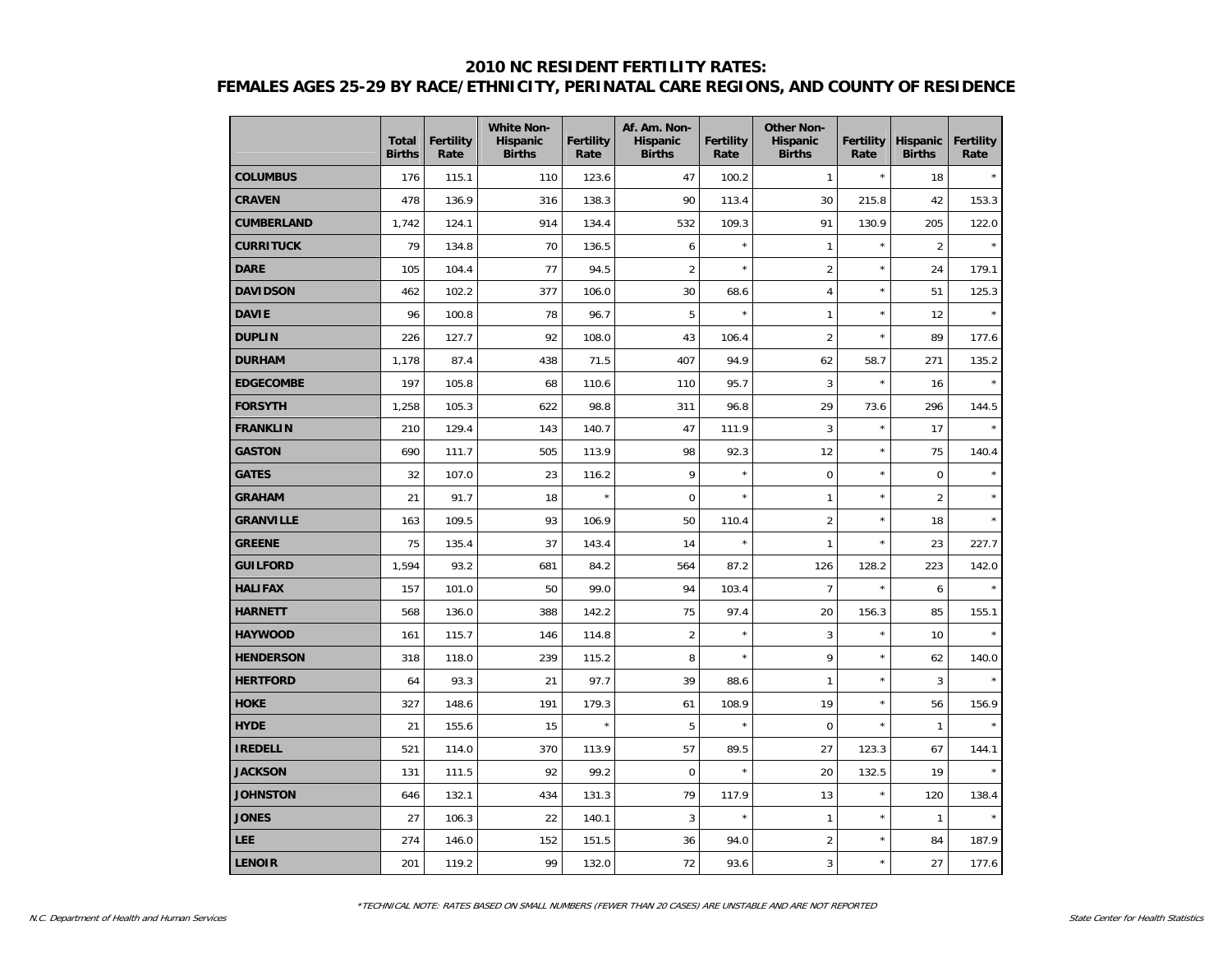### **2010 NC RESIDENT FERTILITY RATES: FEMALES AGES 25-29 BY RACE/ETHNICITY, PERINATAL CARE REGIONS, AND COUNTY OF RESIDENCE**

|                    | <b>Total</b><br><b>Births</b> | <b>Fertility</b><br>Rate | <b>White Non-</b><br>Hispanic<br><b>Births</b> | <b>Fertility</b><br>Rate | Af. Am. Non-<br><b>Hispanic</b><br><b>Births</b> | <b>Fertility</b><br>Rate | <b>Other Non-</b><br><b>Hispanic</b><br><b>Births</b> | Fertility<br>Rate | <b>Hispanic</b><br><b>Births</b> | <b>Fertility</b><br>Rate |
|--------------------|-------------------------------|--------------------------|------------------------------------------------|--------------------------|--------------------------------------------------|--------------------------|-------------------------------------------------------|-------------------|----------------------------------|--------------------------|
| <b>LINCOLN</b>     | 220                           | 110.7                    | 193                                            | 114.9                    | $\overline{7}$                                   | $\star$                  | 3                                                     | $\star$           | 17                               |                          |
| <b>MCDOWELL</b>    | 124                           | 111.3                    | 107                                            | 108.7                    | 5                                                | $\star$                  | $\mathbf 0$                                           | $\star$           | 12                               | $\star$                  |
| <b>MACON</b>       | 95                            | 114.2                    | 82                                             | 117.3                    | $\mathbf{1}$                                     | $\star$                  | $\mathbf{1}$                                          | $\star$           | 11                               | $\star$                  |
| <b>MADISON</b>     | 53                            | 112.1                    | 48                                             | 104.8                    | $\mathbf 0$                                      | $\star$                  | $\mathbf{1}$                                          | $\star$           | $\overline{4}$                   |                          |
| <b>MARTIN</b>      | 75                            | 119.2                    | 38                                             | 122.6                    | 30                                               | 104.9                    | $\mathbf{1}$                                          | $\star$           | 6                                |                          |
| <b>MECKLENBURG</b> | 3,724                         | 93.5                     | 1,527                                          | 78.0                     | 1,092                                            | 92.2                     | 344                                                   | 117.7             | 761                              | 138.2                    |
| <b>MITCHELL</b>    | 44                            | 113.1                    | 39                                             | 111.1                    | $\mathbf 0$                                      | $\star$                  | $\overline{2}$                                        | $\star$           | 3                                | $\star$                  |
| <b>MONTGOMERY</b>  | 85                            | 101.3                    | 46                                             | 103.6                    | 13                                               | $\star$                  | $\mathbf{1}$                                          | $\star$           | 25                               | 136.6                    |
| <b>MOORE</b>       | 273                           | 120.5                    | 192                                            | 118.9                    | 39                                               | 105.7                    | 6                                                     | $\star$           | 36                               | 160.0                    |
| <b>NASH</b>        | 315                           | 116.7                    | 135                                            | 107.8                    | 124                                              | 111.9                    | 11                                                    | $\star$           | 45                               | 164.2                    |
| <b>NEW HANOVER</b> | 661                           | 85.6                     | 471                                            | 79.3                     | 98                                               | 91.5                     | 15                                                    | $\star$           | 77                               | 138.0                    |
| <b>NORTHAMPTON</b> | 51                            | 97.3                     | 17                                             | $\star$                  | 27                                               | 77.8                     | $\mathbf 0$                                           | $\star$           | $\overline{7}$                   |                          |
| <b>ONSLOW</b>      | 1,165                         | 150.2                    | 877                                            | 158.6                    | 125                                              | 114.5                    | 46                                                    | 156.5             | 117                              | 139.5                    |
| <b>ORANGE</b>      | 276                           | 56.9                     | 155                                            | 46.2                     | 37                                               | 76.1                     | 18                                                    | $\star$           | 66                               | 120.7                    |
| <b>PAMLICO</b>     | 32                            | 112.7                    | 22                                             | 105.3                    | $\boldsymbol{6}$                                 | $\star$                  | $\boldsymbol{0}$                                      | $\star$           | $\overline{4}$                   |                          |
| <b>PASQUOTANK</b>  | 143                           | 113.7                    | 84                                             | 133.1                    | 52                                               | 103.2                    | $\mathbf 0$                                           | $\star$           | $\overline{7}$                   |                          |
| <b>PENDER</b>      | 173                           | 127.1                    | 127                                            | 131.1                    | 21                                               | 90.1                     | $\mathbf{1}$                                          | $\star$           | 24                               | 169.0                    |
| <b>PERQUIMANS</b>  | 30                            | 87.5                     | 23                                             | 98.3                     | 6                                                | $\star$                  | $\mathbf{1}$                                          | $\star$           | $\mathbf 0$                      | $\star$                  |
| <b>PERSON</b>      | 127                           | 121.8                    | 85                                             | 119.0                    | 33                                               | 124.1                    | $\overline{2}$                                        | $\star$           | $\overline{7}$                   |                          |
| <b>PITT</b>        | 660                           | 97.7                     | 355                                            | 95.2                     | 227                                              | 94.4                     | 16                                                    | $\star$           | 62                               | 150.1                    |
| <b>POLK</b>        | 39                            | 103.2                    | 33                                             | 104.4                    | $\mathbf 0$                                      | $\star$                  | $\mathbf{1}$                                          | $\star$           | 5                                |                          |
| <b>RANDOLPH</b>    | 478                           | 121.9                    | 370                                            | 123.1                    | 16                                               | $\star$                  | 11                                                    | $\star$           | 81                               | 132.1                    |
| <b>RICHMOND</b>    | 157                           | 118.8                    | 84                                             | 121.6                    | 45                                               | 99.8                     | 6                                                     | $\star$           | 22                               | 165.4                    |
| <b>ROBESON</b>     | 510                           | 115.3                    | 103                                            | 102.8                    | 104                                              | 98.5                     | 190                                                   | 103.3             | 113                              | 214.8                    |
| <b>ROCKINGHAM</b>  | 249                           | 103.1                    | 179                                            | 104.9                    | 41                                               | 87.4                     | 6                                                     | $\star$           | 23                               | 110.6                    |
| <b>ROWAN</b>       | 420                           | 103.1                    | 283                                            | 104.6                    | 70                                               | 87.4                     | $\overline{7}$                                        | $\star$           | 60                               | 119.5                    |
| <b>RUTHERFORD</b>  | 198                           | 120.7                    | 170                                            | 124.0                    | 12                                               | $\star$                  | $\overline{4}$                                        | $\star$           | 12                               |                          |
| <b>SAMPSON</b>     | 251                           | 133.1                    | 114                                            | 132.9                    | 44                                               | 89.6                     | 6                                                     | $\star$           | 87                               | 179.8                    |
| <b>SCOTLAND</b>    | 115                           | 111.2                    | 37                                             | 90.7                     | 51                                               | 116.4                    | 27                                                    | 157.9             | $\mathbf 0$                      |                          |
| <b>STANLY</b>      | 224                           | 135.5                    | 178                                            | 136.3                    | 19                                               | $\star$                  | 10                                                    | $\star$           | 17                               |                          |
| <b>STOKES</b>      | 131                           | 116.7                    | 127                                            | 120.6                    | $\mathbf 0$                                      | $\star$                  | $\mathbf 0$                                           | $\star$           | $\overline{4}$                   | $\star$                  |